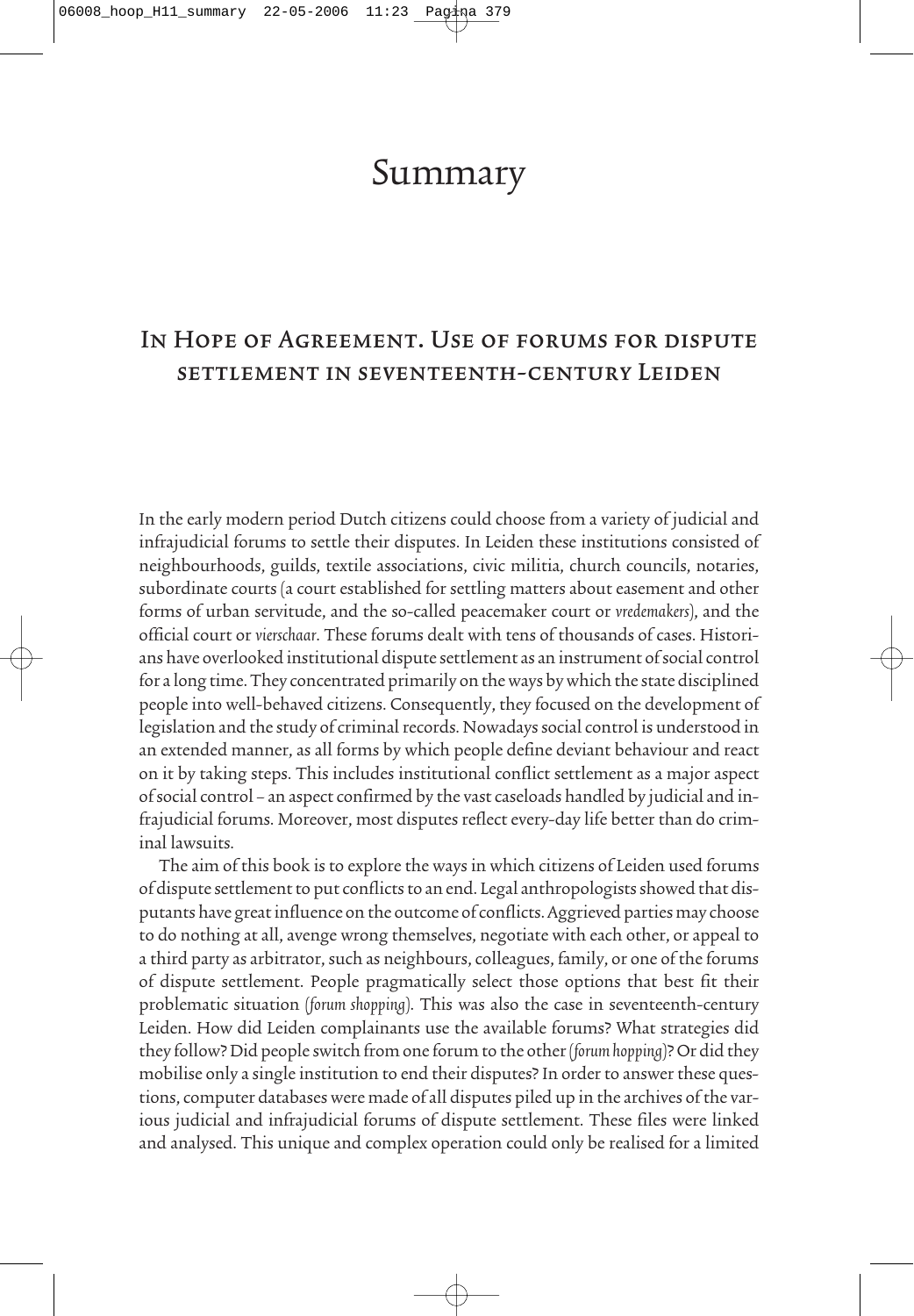380 SUMMARY

period of time, given the amount of research. This study focuses on the years 1664- 1668, after which the flourishing Leiden economy started to decline.

Leiden witnessed great economic prosperity in the seventeenth century, influenced first and foremost by immigrant textile masters. Because of this influx, textile production increased enormously. But it also lead to a massive overpopulation. The Leiden population increased to about 60,000 in 1664. In order to handle these huge numbers of people and the accompanying social disorder, the Leiden municipality reorganised the judicial system. It uniformed the medieval neighbourhood associations into officially recognised institutions of social control. Masters of the neighbourhood, or buurtheren, were turned into gatekeepers of the Leiden judicial system. They had to hush up quarrels and to reconcile people. Only after intervention of these neighbourhood officials people were allowed to mobilise official courts. It's hard to tell whether buurtheren actually fulfilled their new task. They didn't keep a record of their activities. The Leiden archives only contain cash books of two seventeenth-century neighbourhoods in which treasurers recorded collected fines. Most of these fines refer to non-attendances at funerals. Sanctions to deviant behaviour of neighbours were quite rare. This may point to a frequent involvement of buurtheren in ending conflicts. In that case imposing fines in irreconcilable disputes was hardly necessary. Or did neighbours seldom mobilise their buurtheren to settle disputes? The masters of the neighbourhood, then, were not regarded as gatekeepers, but as an additional instrument of everyday social control.

Traditionally the Leiden guild organisations enforced their own regulations and arbitrated in conflicts between members. In early-modern times, the municipality carefully preserved these guild privileges to maintain social order. Guilds guaranteed a certain level of subsistence to their members. Therefore, guild officials supervised the production of goods and strictly adjudicated violations of quality norms. Unfortunately, the Leiden archives only hold four question books or kwestieboeken in which guilds recorded their activities of adjudication and arbitration. These four guilds differ vastly and their books span different periods of time. Moreover, the kwestieboeken contain only a few cases. Guilds seemed to have solved most problems in an informal way. Judging from the kwestieboeken, guild officials were primarily engaged in enforcing the statutes. In general, they adjudicated members when informal rebukes had no results. Guild officials depended mostly upon guild members complaining about their colleagues' trespasses. Some guilds actively monitored their members by visiting them two or three times a year. Costumers seldom lodged complaints with guild officials. Personal conflicts among guild members also were infrequent in most kwestieboeken. In addition, practically all disputes had to do with debts. More immaterial issues, like defamation, were notably rare. Considering their commercial interests, guild members seemed to have preferred other options to settle their disputes rather than submitting them to guild officials.

Compared with the guilds, the cloth association was far more often called in as arbitrator. This government organization controlled the production of heavy woollen cloth or drapery, on which more than two-thirds of the Leiden population depended.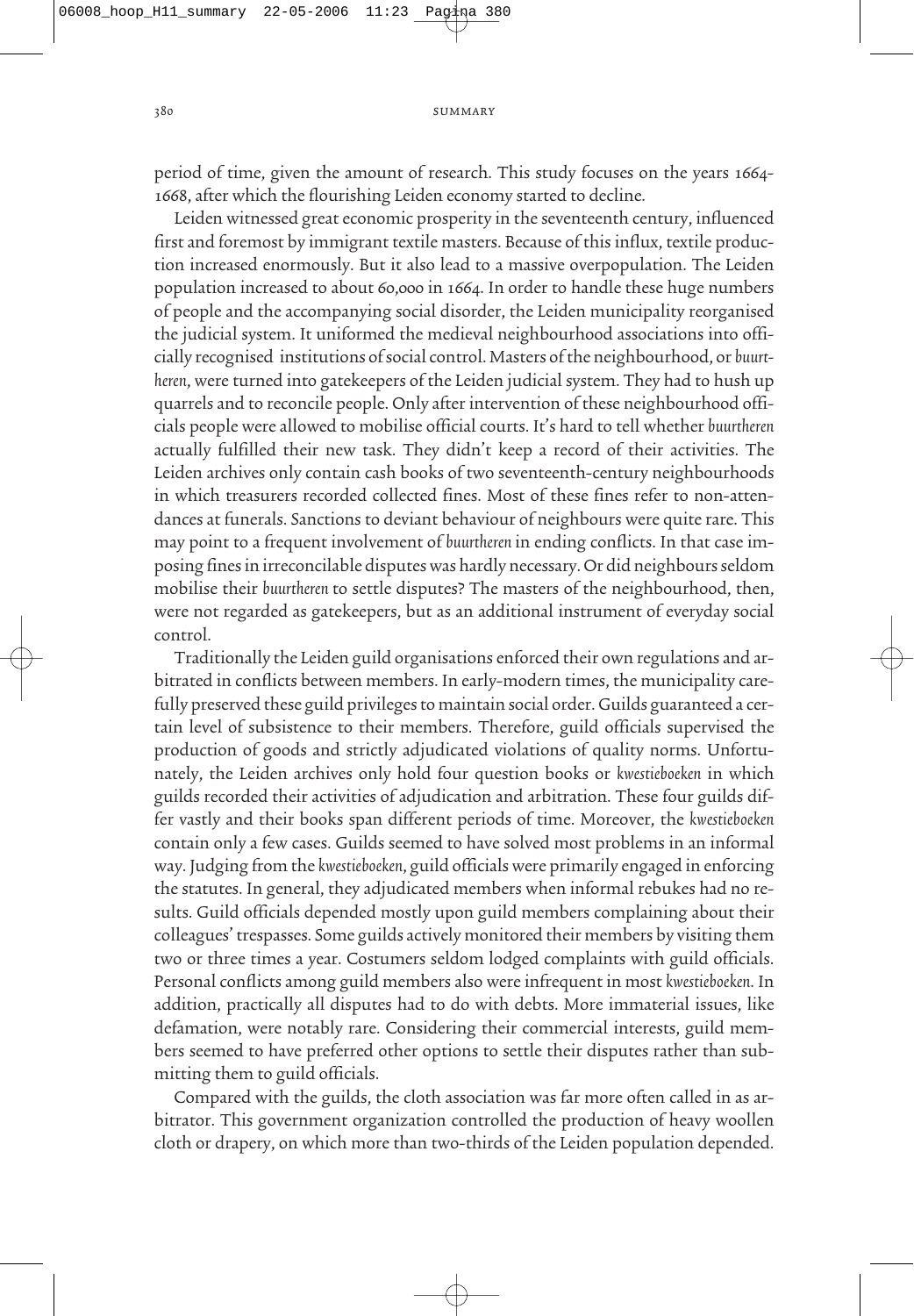## summary 381

Mainly, producers mobilised the association governors to collect debts. The officials checked the claim and made an arrangement, which they recorded in their question books. To the textile industry, these settlements were of high importance. Producers who were unable to pay their debts brought trouble upon their colleagues sooner or later. Further, governors of the cloth association were engaged in enforcing quality regulations. Violations of these norms could hamper the textile industry as well. Trespassers were first summoned by the associations bailiff. When drapers disagreed with his judgement or otherwise refused to pay, the bailiff appealed to the governors. Perhaps that is why the relatively small number of cases in the question book does not match with the industry's importance to Leiden. Like guild members, cloth producers were reluctant to appeal to the sector's forum. They opted for informal settlements which best suited their business interests.

The Leiden civic militia or schutterij was formed out of two militia-guilds in the sixteenth century. Its main task was to maintain law and order and to defend the city in wartime. The militia council supervised the schutterij and imposed fines on unwilling militiamen or schutters. Officers adjudicated offences like insufficient armament, illegal shootings, drunkenness, and scolding. Not all trespasses were recorded in the militia's journal. The provost generally fined schutters himself during the night watch or even – according to some complaints of the militia council – overlooked their breaches. Consequently, the council only dealt with problematic offences and militiamen who refused to pay their fines. These cases were all submitted by the provost. Schutters rarely appealed to the council themselves. They clearly had other ways of settling disputes, like drinking off their conflicts, scolding, and fighting. Only when these informal strategies failed, were militiamen prepared to mobilise the council.

Church discipline exercised by the Dutch Reformed consistory appears to have been a marginal phenomenon in Leiden. The church council sought to keep an eye on its members in order to obtain a 'glorious church without spot or wrinkle'. However, the Leiden municipality had limited the council's instruments to achieve that objective. Further, the consistory only consisted of twenty people, too small a number for effective supervision. According to the consistory notes only eighty-nine people appeared before the church council. These were certainly not all the sinners the consistory was informed of. Clergymen and elders also dealt with deviancy in an informal way. The majority of cases in the consistory notes concerned marital life. Secular and ecclesiastical authorities both denounced these matters. Besides, deviant matrimonial conduct was relatively easy to uncover during visits to people's homes. Those parish visits appeared to be crucial to the Dutch Reformed church discipline. Church members hardly reported sins themselves or invocated the church council's ability to arbitrate disputes, unless the council consistently kept these matters outside official meetings. The consistory notes of the Walloon Reformed Church, however, reveal a different kind of picture. The Walloon clergymen and elders handled twice as many cases as did their Dutch Reformed colleagues. Moreover, they dealt with considerably more social sins, like dispute, defamation, and violence, confessed by church members. On the one hand, this can be explained by the more forceful social control exercised by the strong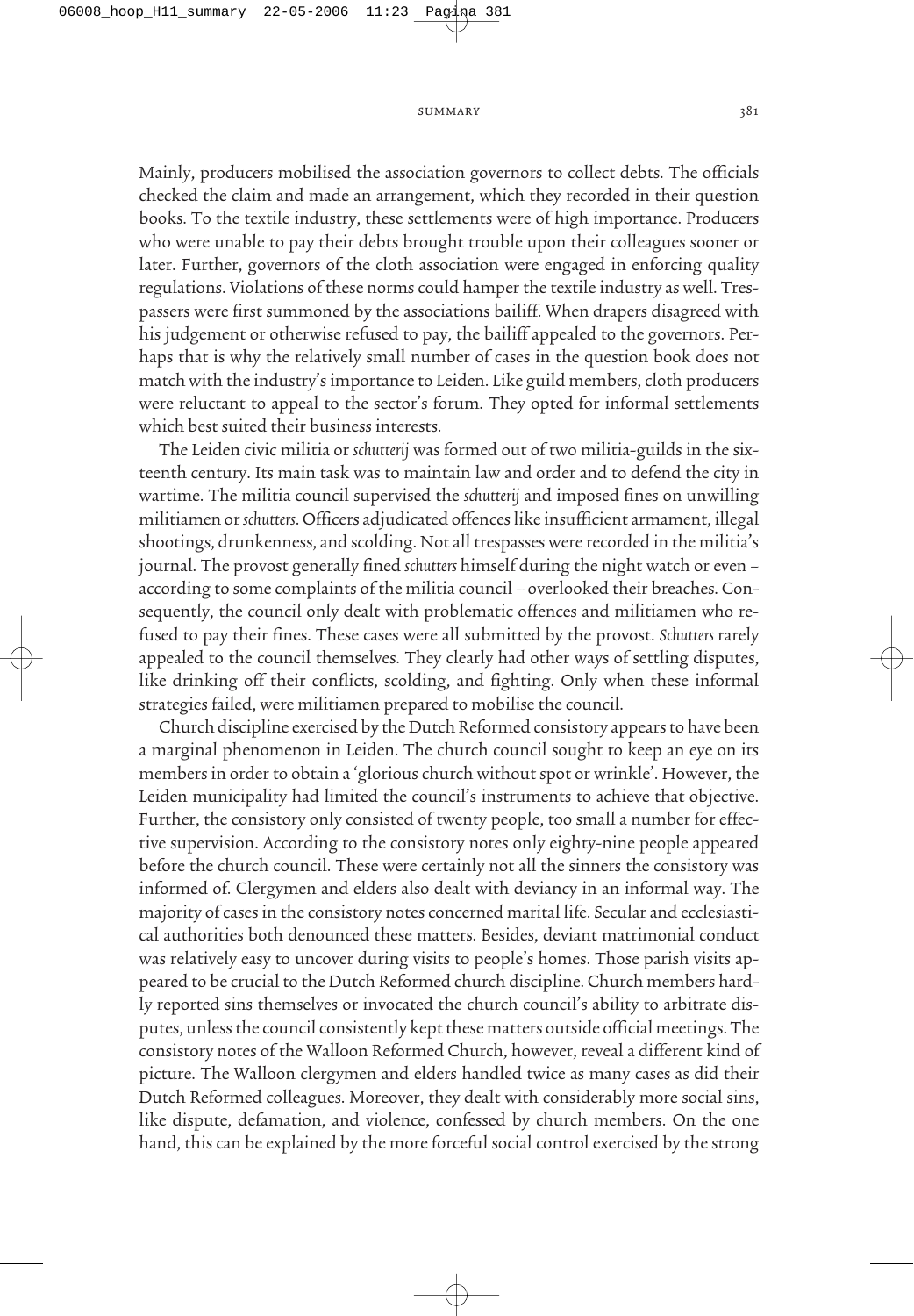382 SUMMARY

Walloon community. On the other hand, the Leiden municipality exerted less influence on the Walloon consistory. This also holds true for the Flemish Mennonite Congregation. The Flemish congregation was rather small. Yet, the control exercised by the Mennonite elders and preachers was vigorous. Proportionally, the Flemish congregation was most active in disciplining their members, both on marital and social matters. Again, informal control exerted by the Walloon and Flemish councils has to be taken into account.

Notaries formed a much frequented instrument of infrajudicial conflict settlement. They were entitled to draw up notarial attestations or statements of evidence, by means of which aggrieved persons could defend their reputation in the eyes of the community. At the aggrieved party's request, witnesses made depositions about the course of events and testified to his or her honesty. That meant that they put the blame on the adversary. Thus, notarial attestations were very important in furnishing proof in view of future lawsuits. Requisitionists used them as a final warning, a way to boost the pressure on their opponent to accept a settlement out of court. Should the other party refuse to back down, the requisitionist would be prepared to institute legal proceedings. This strategy seems to have been successful in ninety-five percent of all attestations drawn up by the examined four Leiden notaries. None of the requisitionists involved could be found in the cause-list of the official court. Only few attestations were used in ongoing lawsuits. People most frequently relied on notarial statements of evidence when they were in need of solid argumentation, for example in matrimonial matters, disputes about acquisition and supply, and inheritance problems.

Petty lawsuits were handled in a subordinate court, the so-called peacemaker court or vredemakers. This particular court was created especially for this purpose in 1598 and consisted of two aldermen and one burgomaster. It had to prevent the official court from getting stuck in al kinds of small conflicts arising from the ever-swelling influx of immigrants. The vredemakers handled all civil actions and tried to reconcile the parties involved before it had to send them on to the official court. In this respect, the court was largely modelled after a forum established in 1583 for settling matters about easement and other forms of urban servitude. However, the peacemaker court was made more accessible. The vredemakers' procedures were quick and affordable. The peacemaker court was allowed to adjudicate claims under a fixed amount. Mainly, the court dealt with common administrative affairs. No fewer than eighty-three percent of the cases were related to debts and rent arrears. The peacemaker court sought to make an arrangement between debtors and creditors, provided that debtors confessed their guilt. Plaintiffs also mobilised the vredemakers to settle affairs of honour, the second largest category, involving defamation, insults, and violence. Honour cases needed swift action to restore the plaintiffs reputation.

The official court or vierschaar largely dealt with financial problems as well. However, the claims were much higher. Further, a close look reveals that two-thirds of the plaintiffs appearing in the vierschaar's cause-list had skipped the peacemaker court. Thus, the vredemakers hardly acted as gatekeepers. Rather, the vierschaar appeared to have been a court of first instance, despite municipal rules. Beside administrative conflicts,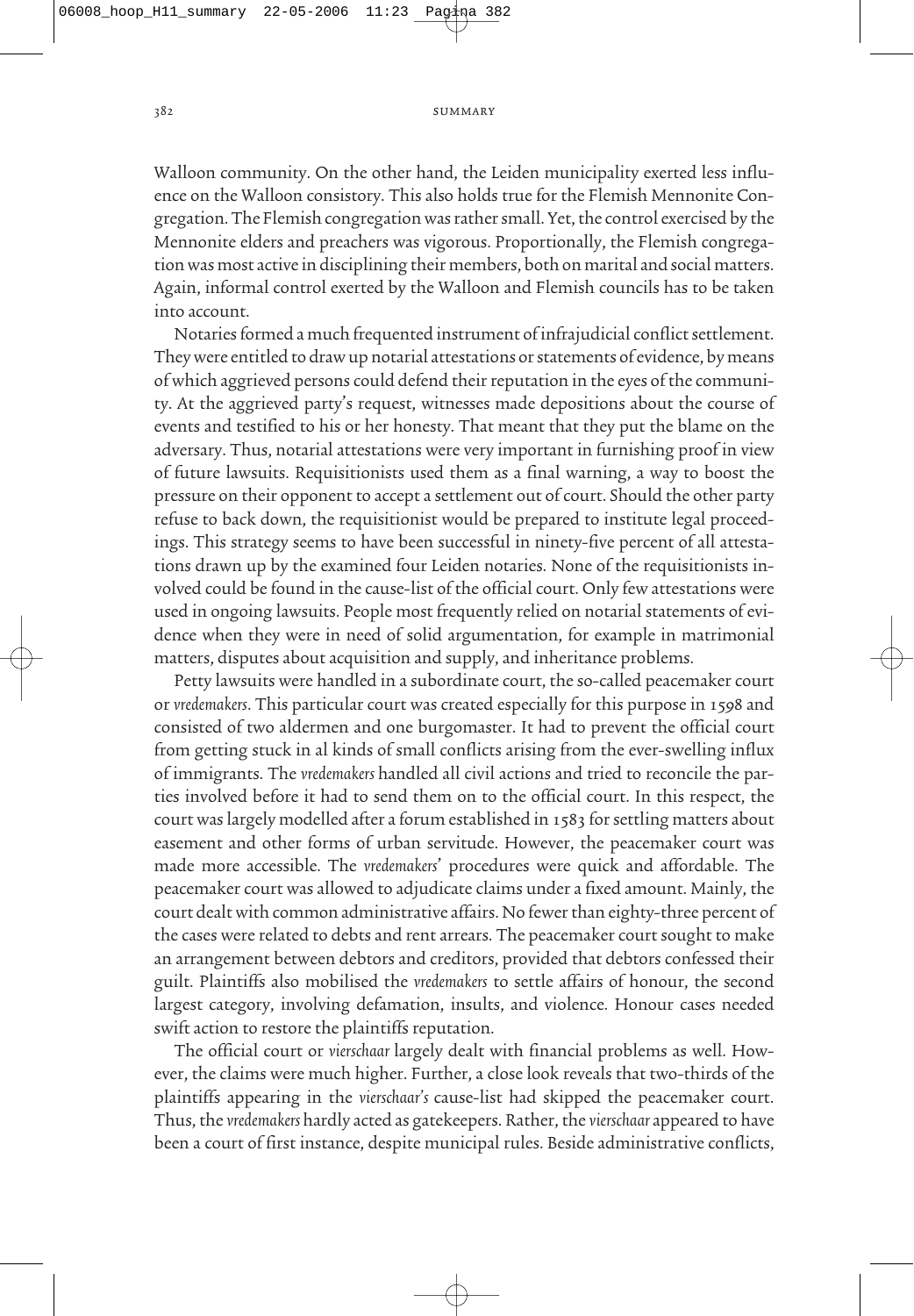summary 383

the official court primarily handled complex affairs, like pre-marital and matrimonial matters, and disputes concerning inheritance. In these cases, conclusive proof was of the utmost importance. Ultimately, plaintiffs mobilized the vierschaar for divorce proceedings or separations from bed and board. Aldermen or schepenen ended cohabitation only in cases of serious maltreatment. Malicious desertion or proven adultery were grounds for divorce. These offences could also be filed before the criminal court, but that hardly ever happened. Plaintiffs appealing to the vierschaar did not want the judges to punish their opponents. They only used the court to clear themselves of any guilt and to officially dissolve their marriage.

Most plaintiffs appeared to have mobilized only one forum to settle their disputes. According to the forums registers they hardly ever switched from one institution to the other. But some remarks are due here. First, only four notaries out of thirty are examined. Accordingly, attestations might have remained unnoticed. Second, the kwestieboeken of most guilds and textile associations are lost, so overlaps with the judicial system cannot be explored. The same is true of neighbourhood registers. Third, church councils not only disciplined parishioners formally, but also in a more or less silent way not recorded in the consistory notes. Thus, church members who mobilized secular forums might have been admonished informally. However, most importantly plaintiffs frequently dropped cases. Their use of forums was never intended to institute and conclude proceedings. Submitting a case to court merely was a strategy to improve one's own chances in infrajudicial settlements. Consequently, dropped cases could indicate forum shopping, i.e. the mobilization of a third party as arbitrator. Of course, some disputes might have solved themselves with the lapse of time or disappeared for one reason or the other.

Parties involved in institutional dispute settlement largely came from the Leiden middle class of craftsmen, merchants, and shopkeepers. To be sure, socio-economic backgrounds are available of only forty percent of the plaintiffs and sixteen percent of the defendants. Moreover, one third of the plaintiffs whose occupation is known, was solicitor or procureur. These lawyers represented people that mostly remain obscure in vredemakers cases. Yet, the information accessible seems to be typical. It is unlikely clerks systematically omitted specific occupational groups. Nevertheless, lower-class people are absent in the registers of Leiden institutions of judicial and infrajudicial dispute settlement. Labourers, sailors, soldiers, paupers, beggars, and the like simply couldn't afford to mobilize these forums. They lacked knowledge of all options available, which explains the small numbers of pro deo cases. But the city's elite, too, is hard to find in some registers. Representatives of the Leiden upper class seldom made use of notarial attestations. Nor did they submit cases to the peacemaker court. Perhaps some of them hired procureurs to defend their interests.

Most plaintiffs and defendants were men. Male dominance amounted to eightythree percent. Officially only men were entitled to institute legal proceedings. They also accompanied their wives in court. Unmarried women or widows had to call in a male guardian. But in practice they launched lawsuits themselves, especially at the peacemaker court, and women had notaries recording attestations. Most women